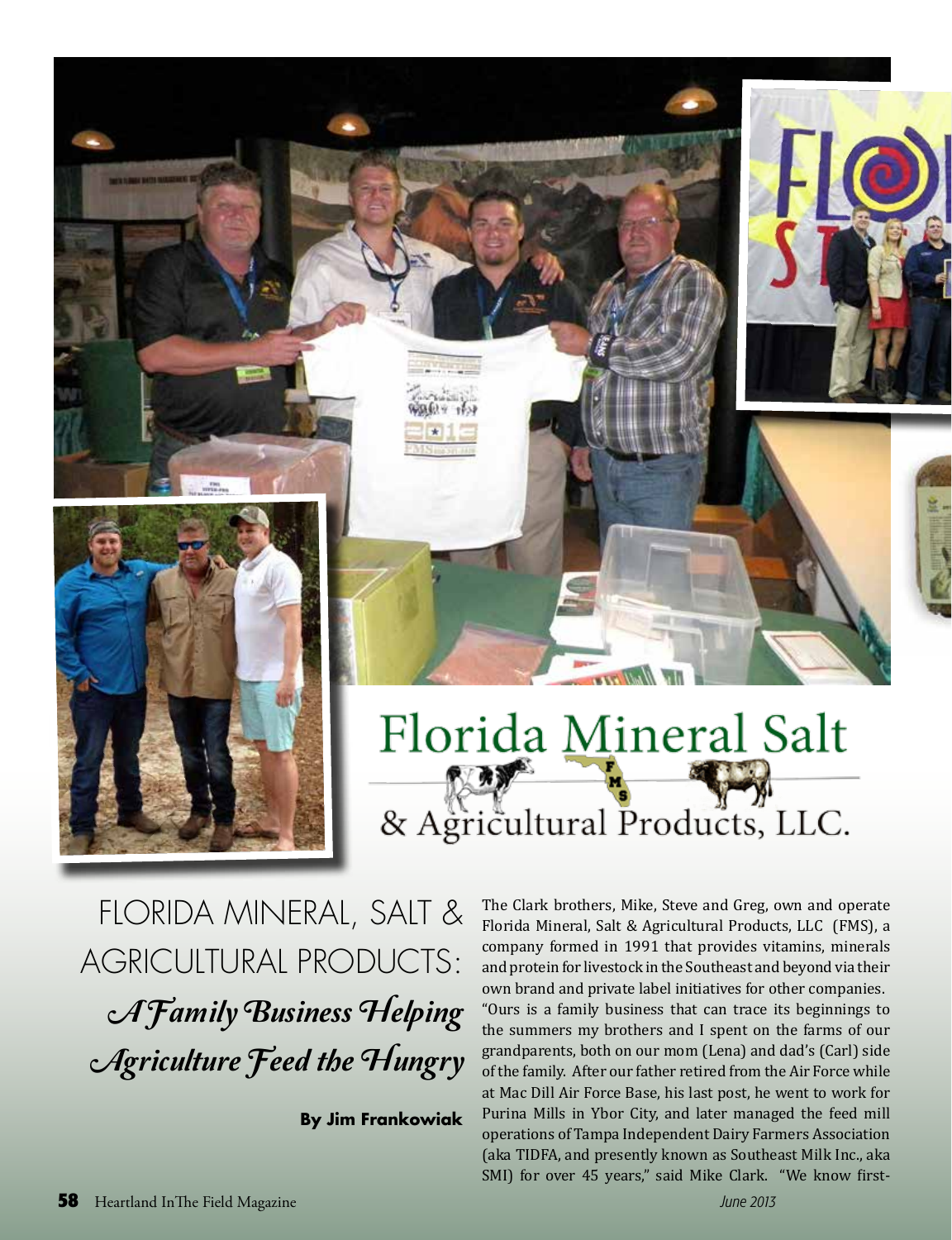

hand and appreciate the hard work of dairy farmers, cattle ranchers and farmers and we are committed to helping them produce the food that is vital to us all."

Mike and Greg were brokers and distributors for North American Salt (NAS), which owned Huco Minerals (where Steve worked for over 15 years) in the late 1980s. NAS decided to get out of the minerals business and emphasize the water softener salt and grocery salt side of their endeavor. "The mineral side of the business produced too much dust that covered the bagged grocery salt and they decided to get out of that business," said Mike. The Clark's bought the business from NAS and that marked the birth of Florida Mineral, Salt & Agricultural Products. FMS is located on the east side of Tampa on a three-acre site that had been the home of a Cargill Nutrena plant built in the late 1950s. In addition to nearby highway access to I-4 and I-275, the site has railroad link, though it is currently inactive. Mike serves as president and operations manager of FMS, Steve is general manager and secretary/treasurer, while Greg is sales manager and vice president. "As a family business, we all wear many hats and share multiple responsibilities," said Mike.

"When we were considering the purchase, our father was particularly helpful guiding us to the non-complete feed side of the business which he thought offered a better opportunity for us, and he was right," said Mike. Other attractive aspects of the transaction were an existing customer base, plus the Clark Brother's product knowledge and customer relationships. FMS manufactures high quality vitamin, mineral and protein supplementation products for beef, dairy, equine and other livestock species. The company is Florida's only manufacturer of pressed protein blocks and poured molasses blocks for livestock. FMS also offers livestock supplements in bulk, bagged and liquid form.

Though FMS began its operations with the benefit of an existing customer base, the brother's hard work and commitment to their customers has helped to expand its distribution well beyond Central Florida to the balance of the state and others in the Southeast and Puerto Rico. "In addition, we manufacture private label products for mills and feed companies in Florida and throughout the Southeast. We recently entered into a new private label agreement that will take our products into states well beyond those we currently serve." said Mike. FMS products are now available at mills, feed and hardware stores.

With regard to continuing the legacy of FMS, Mike and his brothers have offered their children the opportunity to learn to work hard, "but the decision to join the business long term is up to our kids," said Mike. "Presently my daughter Stefani